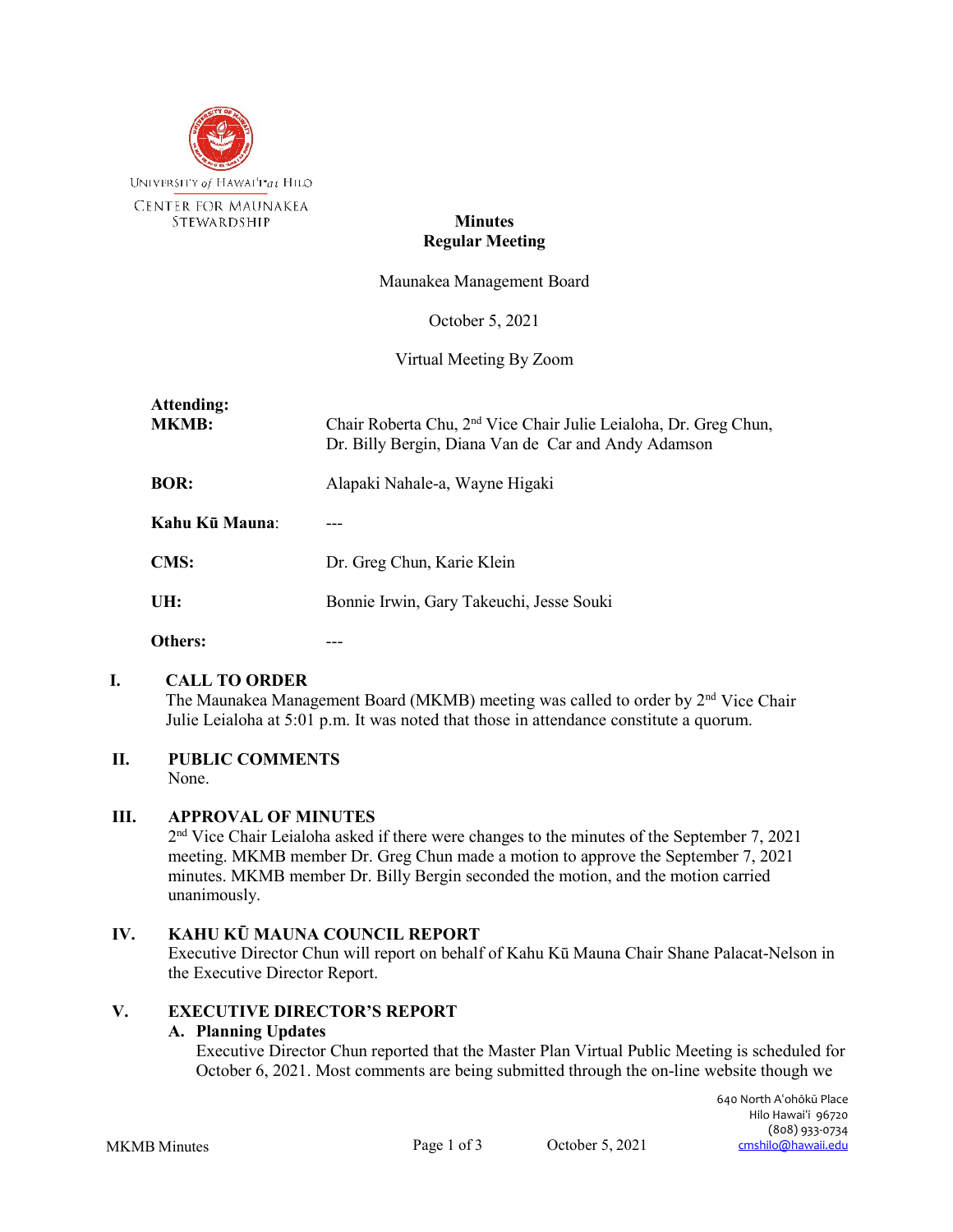have had some submitted through the call-in line, US mail, and the general comment form which is also online. Uptick in activity has occurred in the last 24 hours, most likely due to the virtual forum. Comments (that cover many issues) are being used as a basis for questions. Link for the Forum was emailed to MKMB members.

#### **B. Decommissioning**

Both Caltech Submillimeter Observatory (CSO) and Hōkū Kea Observatory (HK) have published their draft EAs and have held public meetings. A common concern heard in both meetings was environmental contamination as it relates to the hydrogeology of Mauneakea (MK), disposal of materials, and best management practices to be implemented during deconstruction to reduce impacts. All of these are addressed in the respective EAs. The HK meeting did end up focusing a lot on the new educational telescope UHH is proposing for Hale Pōhaku (HP). UHH representatives did a good job of explaining the value of this instrument to their students and program. The videos of both meetings are available online for viewing.

#### **C. Advisory Groups**

- a. Kahu Kū Mauna (KKM) will be meeting with Planning Solutions Inc. (PSI) this Thursday to provide their input on the draft Master Plan. KKM was provided an overview of the plan two weeks ago so have been busy reviewing it and preparing their comments.
- b. The Environmental Committee (EC) will be meeting with PSI on October 14, 2021 to do the same. The EC was also provided an overview at their meeting last month.

# **D. MKO Discussions re: New Agreements**

Discussions are still in the very early stages. Primary outcomes thus far have been to scope and agree on 11 deal terms that would be covered in these new agreements. These include community benefits, decommissioning, fees, shared services, and governance, among others. 'Imiloa and the MKOs outreach group are working on identifying community benefits. We believe this will be a yearlong process and updates will be provided as things progress.

### **E. Alternate Governance**

- a. MK Working Group (WG) Nothing to report from Executive Director Chun. The WG is still in the data gathering mode, and continue to work towards a report by the end of the year. The report will be delivered to the House for the January 2022 Legislative session.
- b. UH Analysis Given the new MKMB members, Executive Director Chun reviewed the analysis UH Administration was instructed to conduct by the Board of Regents (BOR) on alternative governance models in 2020. This will help inform MKMB's continuing discussions on membership and composition. It is just for your information at this point, especially for new MKMB members.  $2<sup>nd</sup>$  Vice Chair Leialoha shared regarding Model 4, it requires a lot of staffing to coordinate that structure, and takes a lot of time.

# **VI. AGENDA ITEMS**

# **A. Information & Discussion: Formal Consultation - Draft Master Plan (DMP)**

MKMB Chair Chu reminded that this item is being moved to the next public meeting. Executive Director Chun shared that public comments are being collected, and will be included in the deferred discussion. Executive Director Chun made a motion to move to defer any action tonight on Agenda Item 6A until November 2, 2021. 2<sup>nd</sup> Vice Chair Leialoha seconded the motion, and the motion carried unanimously.